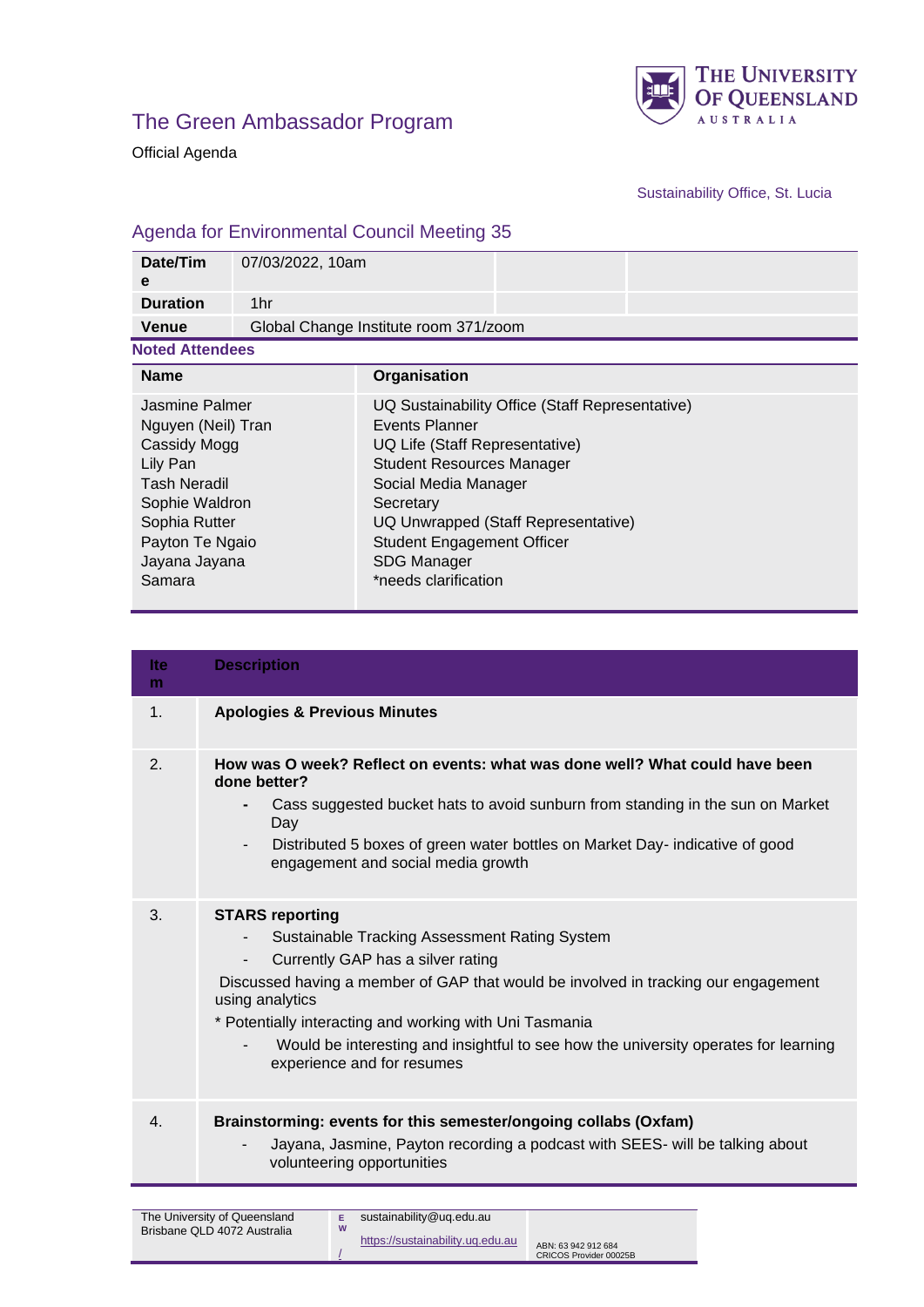## **Memorandum**



|    | GAP could organise an event to see the 'Ocean Thinking' exhibition at the UQ<br>Art Museum- *we will have up until June to organise                                                                                                                                         |  |  |  |  |  |
|----|-----------------------------------------------------------------------------------------------------------------------------------------------------------------------------------------------------------------------------------------------------------------------------|--|--|--|--|--|
|    | Cassidy mentioned reaching out to art museum for organising going to some talks<br>that are being presented at the same time as visiting the exhibition                                                                                                                     |  |  |  |  |  |
|    | Jayana mentioned the 'Blue Assembly' on the art gallery's website<br>۰.                                                                                                                                                                                                     |  |  |  |  |  |
|    | Next GAP meeting, will revisit art museum idea                                                                                                                                                                                                                              |  |  |  |  |  |
|    | Ox fam reached out to Jasmine, inviting GAP to weekly meeting for discussing<br>global issues in a casual setting                                                                                                                                                           |  |  |  |  |  |
|    | Ox fam- on campus movie night UQ life/ Ox Fam/ GAP- mentioned how involving<br>social sustainability is an appropriate move for GAP                                                                                                                                         |  |  |  |  |  |
|    | <b>Community garden</b> was run by a UQ society but was abandoned, UQ<br>Sustainability has taken over the garden and plant workshops. Discussed<br>running some workshops in the garden as an event- herb garden workshops had<br>been a success in the past               |  |  |  |  |  |
|    | Reflecting on plogging- good, wholesome event, pizza was a success<br>۰.                                                                                                                                                                                                    |  |  |  |  |  |
|    | Discussed collaborating more with GEMS                                                                                                                                                                                                                                      |  |  |  |  |  |
|    | Ocean crusaders- Jasmine talked with leader who said they are currently booked<br>out for volunteers but hopefully GAP can be involved later in the year                                                                                                                    |  |  |  |  |  |
|    | 15 <sup>th</sup> – 19 <sup>th</sup> August we have <b>Sustainability week</b> - discussed organising events for<br>that week                                                                                                                                                |  |  |  |  |  |
|    | Sustainability Network reached out to ask whether we would like to be involved in<br>an event in the National Sustainability week                                                                                                                                           |  |  |  |  |  |
| 5. | Upcoming events: SDSN and Clean Up Aus Day (postponed)                                                                                                                                                                                                                      |  |  |  |  |  |
|    | Discussed creating events with multiple dates to avoid recreating events page on<br>Facebook                                                                                                                                                                                |  |  |  |  |  |
|    | Continuous bush care events throughout the semester will be organised<br>۰                                                                                                                                                                                                  |  |  |  |  |  |
|    | Clean up Australia Day will be postponed<br>$\overline{\phantom{a}}$                                                                                                                                                                                                        |  |  |  |  |  |
|    | Discussed looking into helping out cleaning up aftermath of flooding around<br><b>Brisbane</b>                                                                                                                                                                              |  |  |  |  |  |
|    | - SDSN is on Wednesday 9/3, a climate action statement - potential networking opportunity                                                                                                                                                                                   |  |  |  |  |  |
| 6. | <b>Next Meeting Details &amp; Adjournment</b><br>Next meeting on 21 <sup>st</sup> March                                                                                                                                                                                     |  |  |  |  |  |
|    | Will try to start planning events, brainstorm some more specific details about the events.<br>Can reach out to UQ Life to discuss movie night and think of what movie we might want to<br>watch. Movies can be chosen from Kanopy. Will revisit the art gallery event idea. |  |  |  |  |  |
|    | Meeting adjourned at 10:41.                                                                                                                                                                                                                                                 |  |  |  |  |  |